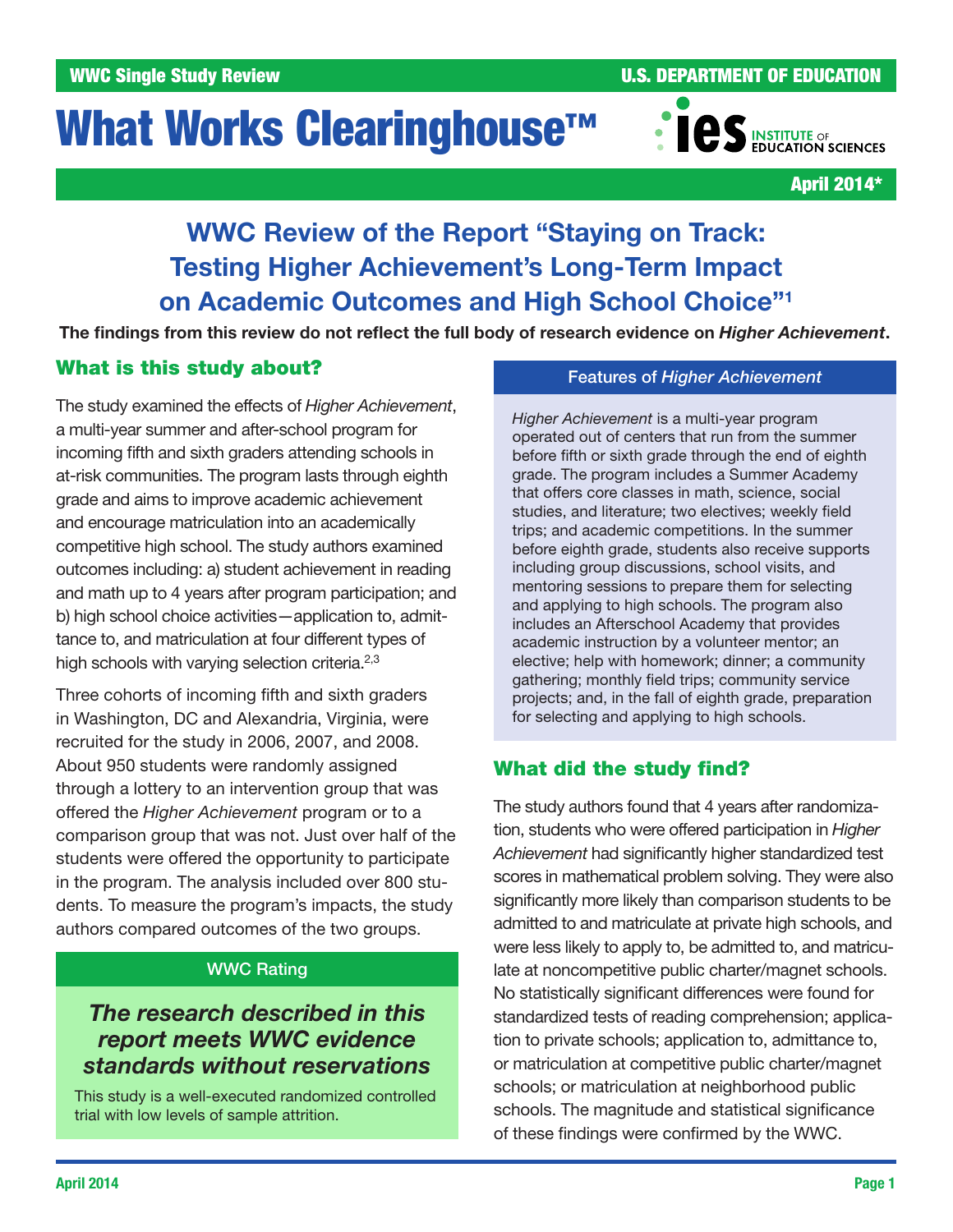#### Appendix A: Study details

Herrera, C., Grossman, J. B., & Linden, L. L. (2013). *Staying on track: Testing Higher Achievement's long-term impact on academic outcomes and high school choice*. New York: MDRC. *Additional source:*

Linden, L. L., Herrera, C., & Grossman, J. B. (2013). *Achieving academic success after school: A randomized evaluation of the Higher Achievement program* (Working Paper). Retrieved from <http://www.leighlinden.com>

- Setting The study was conducted in five *Higher Achievement* centers in Washington, DC and Alexandria, Virginia.
- **Study sample** Researchers recruited incoming fifth and sixth graders for the study through local media and referrals in the spring of 2006, 2007, and 2008, forming three cohorts. To be eligible, students were required to complete an application, attend an interview, be classified as "academically motivated" by *Higher Achievement* staff, and commit to participate for 3 to 4 years. Random assignment was stratified by the following factors: the *Higher Achievement* center to which the student applied, grade, gender, whether the student applied with a sibling, and baseline problem solving score. Siblings applying together (10.3% of students) were randomly assigned as a pair to the same experimental group; siblings of existing attendees were automatically admitted to the program and excluded from the sample. The amount of oversubscription to the program varied by year, so lottery assignment rates were adjusted for each cohort to fill the fixed number of available positions. In the first cohort, two-thirds of the students were assigned to the intervention group and one-third to the comparison group; in the second and third cohorts, half were assigned to the intervention group and half to the comparison group.

Across the three cohorts, 952 students were randomly assigned, with slightly more than half beginning the program in the summer before fifth grade and the rest beginning in the summer before sixth grade. Seventy-five percent of students in the study were African American, and 13% were Latino. Fifty-nine percent of students were female. About 60% of students were eligible for free or reduced-price lunch, 28% lived with both parents, and 12% spoke a language other than English at home. Sixty-five percent of students who applied to be in the study reported earning mostly A's or A's and B's in school, while 6% reported earning mostly C's or lower. The authors indicated that the students in the study scored marginally above the national average on the baseline standardized tests.

#### **Intervention** group The intervention group was offered an opportunity to participate in *Higher Achievement*, which is a multi-year program with a primary focus on math and reading achievement, along with assistance preparing for high school application and selection. Starting in the summer after study enrollment (that is, before entering fifth or sixth grade) and continuing through the end of eighth grade, the intervention included a Summer Academy and an Afterschool Academy. The Summer Academy was offered 8 hours/day, 5 days/week, for 6 weeks. Classes of about 13 students received core classes in math, science, social studies, and literature; two electives; weekly field trips; and participation in academic competitions. In the summer before eighth grade, students also received supports including group discussions, school visits, and mentoring sessions to prepare them for selecting and applying to high schools. The Afterschool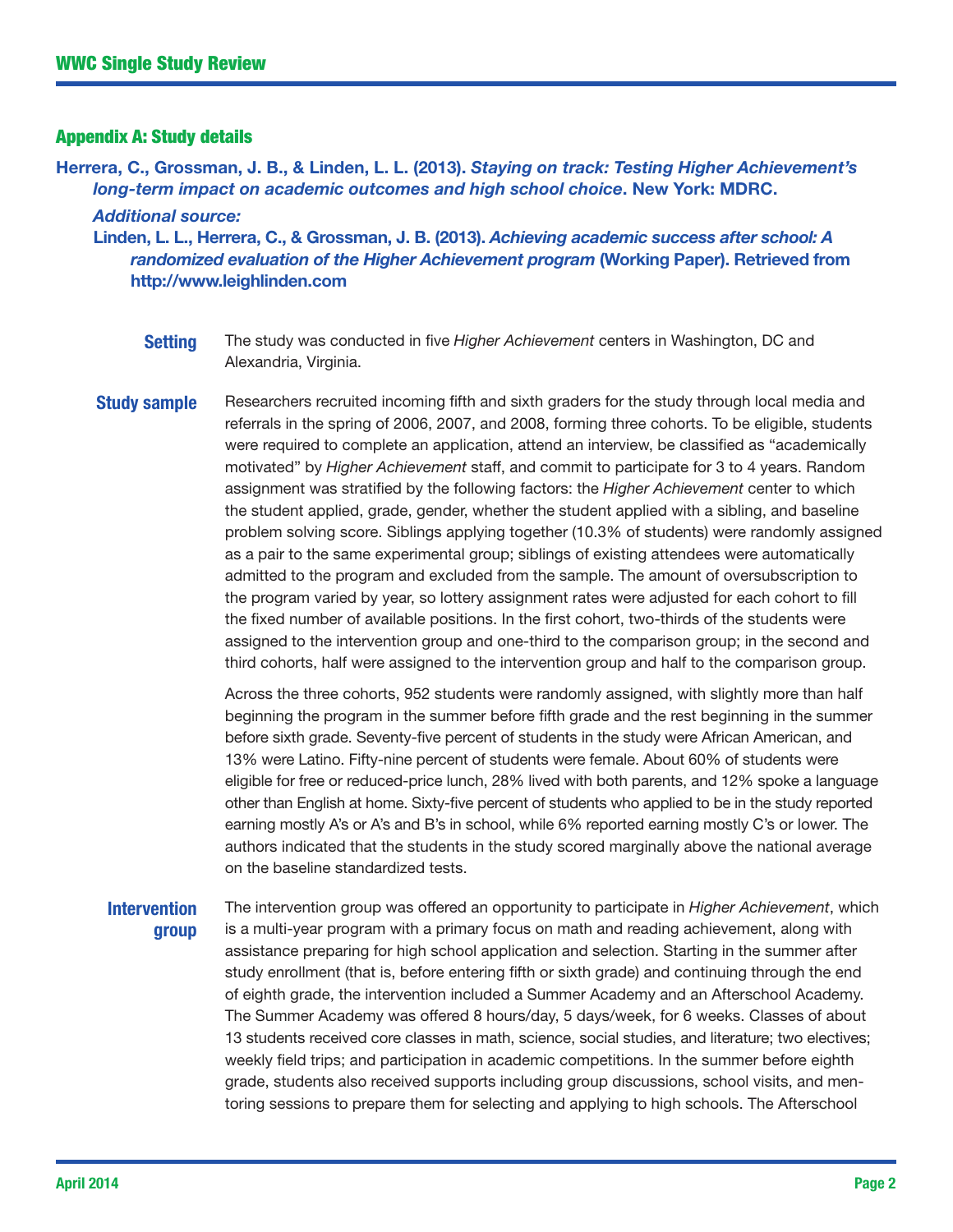**Intervention** group *(continued)* Academy was held for 4.5 hours/day, 3 days/week, for 25 weeks, and included 75 minutes of academic instruction by a volunteer mentor, an elective, help with homework, dinner, a community gathering, monthly field trips, and community service projects. Each center served about 85 students. Of those offered the program, approximately 75%, 70%, and 47% of students attended the program after 1 year, 2 years, and 4 years, respectively.

**Comparison** group Comparison students did not participate in *Higher Achievement*. The study authors did not provide further information.

Outcomes and measurement Student achievement in math and reading was measured using the abbreviated versions of the Reading Comprehension and Math Problem Solving sections of the Tenth Edition of the Stanford Achievement Test (SAT-10). Tests were administered in the spring during the first, second, and fourth years after random assignment. Since the intervention was a multi-year program running from the summer before fifth or sixth grade through the end of eighth grade, the outcomes measured 4 years after random assignment reflect the maximum exposure to the intervention and are used to determine the WWC effectiveness rating.

> High school choice outcomes were measured 4 years after random assignment through items on a parent survey that requested the names of high schools to which their children applied, were admitted, and matriculated. The researchers then coded each school as a private school, competitive public charter/magnet school, noncompetitive public charter/magnet school, or neighborhood public school. Competitive magnet schools were defined as those with an academic focus. Competitive charter schools were those classified as Tier 1 by the Washington, DC public school system based on criteria such as high test scores and graduation rates. All other charter and magnet schools were classified as noncompetitive. Ten dichotomous variables were then created, indicating whether students applied to, were admitted to, and/ or matriculated at each of the first three types of schools, and whether they matriculated at a neighborhood public high school (which does not require application or admission). For a more detailed description of these outcome measures, see Appendix B.

# Support for implementation

The intervention was delivered by staff in the *Higher Achievement* centers. In the Afterschool Academy, volunteer mentors taught in small group academic sessions. In the Summer Academy, paid teachers taught the courses. During eighth grade, the program's manager of school placement visited each center biweekly to answer student questions and help with high school applications.

## Reason for review

This study was reviewed by the WWC in response to a request by the Institute of Education Sciences (IES) and was suggested as a promising intervention through the WWC website's help desk.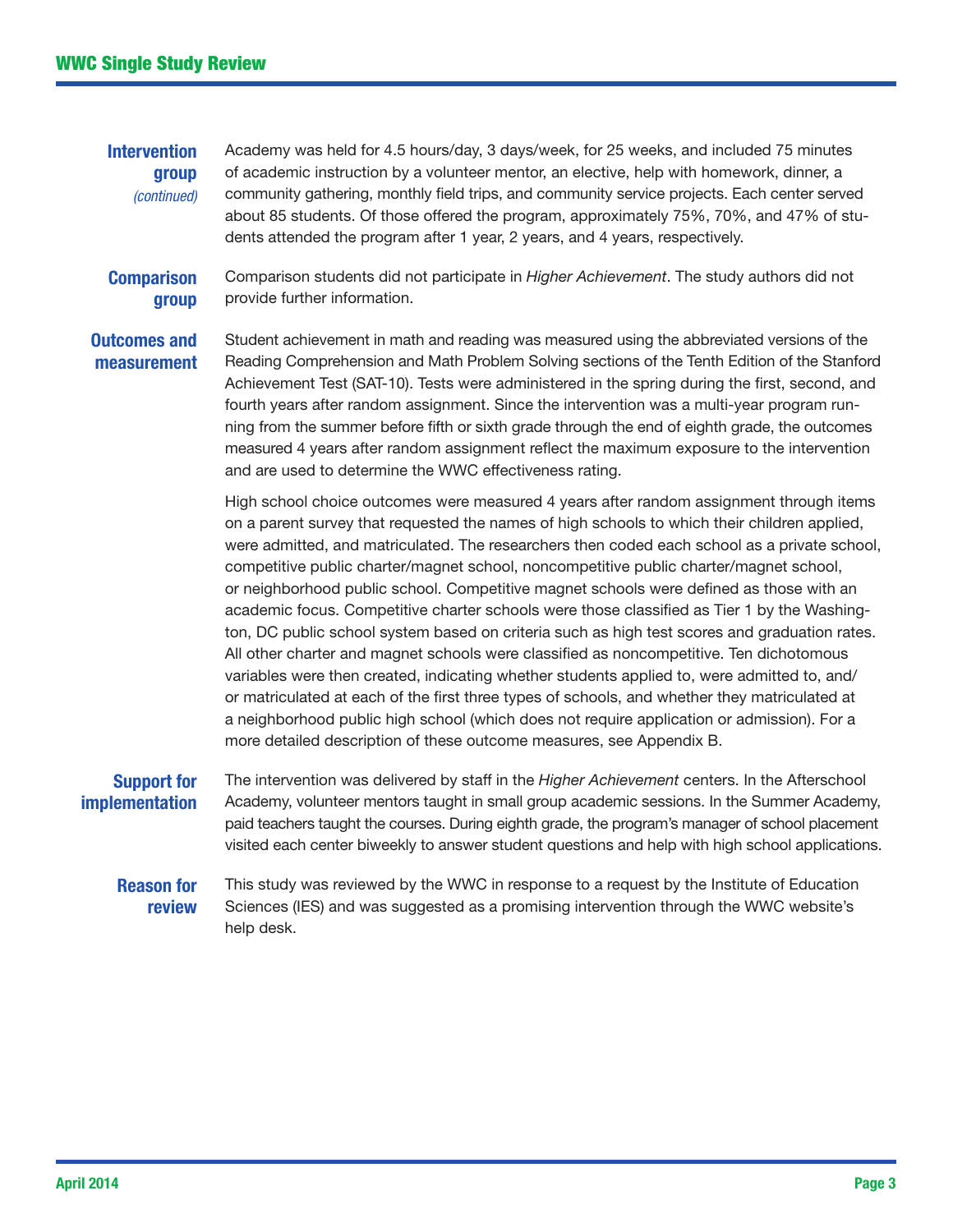## Appendix B: Outcome measures for each domain

| <b>Mathematics achievement</b>                                                                                               |                                                                                                                                                                                                                                                                                                                                                                                                                                                                                                                                                                                                                                                                                                                                          |
|------------------------------------------------------------------------------------------------------------------------------|------------------------------------------------------------------------------------------------------------------------------------------------------------------------------------------------------------------------------------------------------------------------------------------------------------------------------------------------------------------------------------------------------------------------------------------------------------------------------------------------------------------------------------------------------------------------------------------------------------------------------------------------------------------------------------------------------------------------------------------|
| Abbreviated version of the Math Problem<br>Solving section of the Tenth Edition of<br>the Stanford Achievement Test (SAT-10) | The SAT-10 is a group-administered, norm-referenced test. The abbreviated version of the Math Problem<br>Solving section was used. Students' scores on the tests taken 4 years after random assignment were used<br>to determine the WWC effectiveness rating as they reflected maximum exposure to the intervention.                                                                                                                                                                                                                                                                                                                                                                                                                    |
| <b>Reading achievement</b>                                                                                                   |                                                                                                                                                                                                                                                                                                                                                                                                                                                                                                                                                                                                                                                                                                                                          |
| Abbreviated version of the Reading<br>Comprehension section of the SAT-10                                                    | The SAT-10 is a group-administered, norm-referenced test. The abbreviated version of the Reading Comprehension<br>section was used. Students' scores on the tests taken 4 years after random assignment were used to determine<br>the WWC effectiveness rating as they reflected maximum exposure to the intervention.                                                                                                                                                                                                                                                                                                                                                                                                                   |
| <b>High school choice</b>                                                                                                    |                                                                                                                                                                                                                                                                                                                                                                                                                                                                                                                                                                                                                                                                                                                                          |
| Type of high school to which<br>a student applied                                                                            | Four years after random assignment, when the students were in eighth or ninth grade, researchers surveyed<br>the students' parents, asking them to name the high schools to which their children applied. Each school was<br>classified as either: (a) private, (b) competitive public charter/magnet, (c) noncompetitive public charter/magnet,<br>or (d) neighborhood public school. Three binary variables were then created to indicate whether the student<br>applied to a private school, a competitive public charter/magnet school, and/or a noncompetitive public charter/<br>magnet school. (No variable was created for neighborhood public schools, because students do not apply to<br>such schools.)                       |
| Type of high school to which<br>a student was admitted                                                                       | Four years after random assignment, when the students were in eighth or ninth grade, researchers surveyed the<br>students' parents, asking them to name the high schools to which their children were admitted. Each school was<br>classified as either: (a) private, (b) competitive public charter/magnet, (c) noncompetitive public charter/magnet,<br>or (d) neighborhood public school. Three binary variables were then created to indicate whether the student was<br>admitted to a private school, a competitive public charter/magnet school, and/or a noncompetitive public charter/<br>magnet school. (No variable was created for neighborhood public schools, because admission is not required to<br>attend such schools.) |
| Type of high school at which<br>a student matriculated                                                                       | Four years after random assignment, when the students were in eighth or ninth grade, researchers surveyed<br>the students' parents, asking them to name the high school in which they chose to enroll their child. Each school<br>was classified as either: (a) private, (b) competitive public charter/magnet, (c) noncompetitive public charter/<br>magnet, or (d) neighborhood public school. Four binary variables were then created to indicate whether the<br>student matriculated at a private school, a competitive public charter/magnet school, a noncompetitive public<br>charter/magnet school, or a neighborhood public school.                                                                                             |

Table Notes: Twenty-one additional outcomes were examined in this study but were not included in this report because they were identified as context, fidelity, or attitudinal measures, and were therefore not considered of primary interest for this review. These include: (1) days per week spent in out-of-school-time (OST) programs in the summer, (2) days per week spent in OST programs during the school year, (3) community service or volunteer work, (4) speaking to a group outside of school about his or her ideas/work, (5) visiting a college campus to see what it would be like to be a college student, (6) reading books that are not for school, (7) writing not assigned at school, (8) visiting a business to see what it would be like to work there, (9) going to events outside of his or her neighborhood with his or her OST program, (10) participating in academic contests at his or her OST program, (11) attending a mock interview, (12) attending a test preparation class for the Secondary School Admission Test (SSAT) or High School Placement Test (HSPT), (13) practicing for the SSAT or HSPT but not as part of a class, (14) taking the SSAT or HSPT, (15) applying for a scholarship, (16) receiving a scholarship, (17) visiting a high school of interest, (18) speaking with teachers or other staff at a school of interest, (19) speaking with students who attended these schools about how they liked it there, (20) getting information about specific high schools, and (21) attending a shadow day at a high school.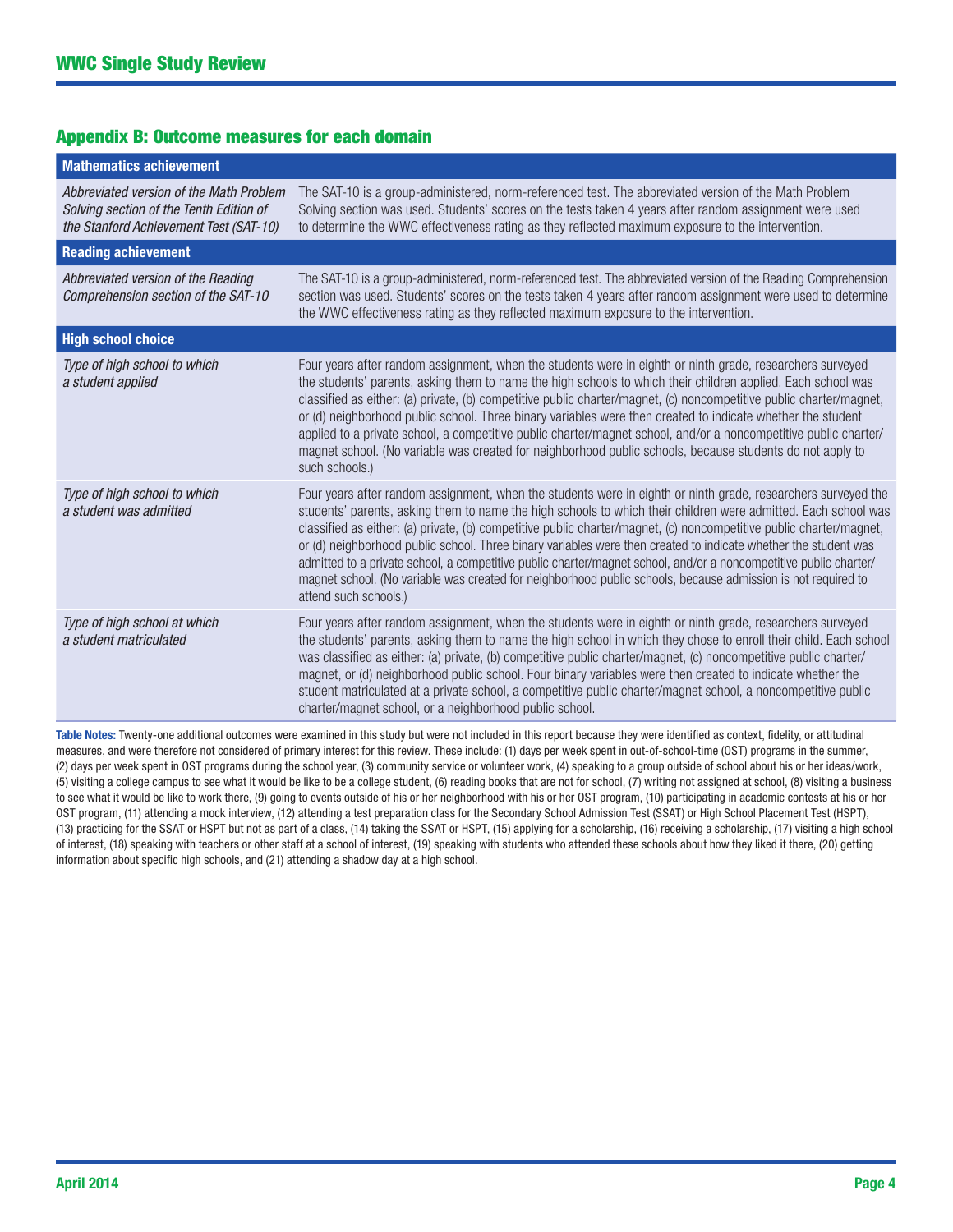# Appendix C: Study findings for each domain

|                                                                                    |                        |                       | <b>Mean</b><br>(standard deviation) |                            | <b>WWC calculations</b>   |                                     |                                     |                                            |
|------------------------------------------------------------------------------------|------------------------|-----------------------|-------------------------------------|----------------------------|---------------------------|-------------------------------------|-------------------------------------|--------------------------------------------|
| <b>Domain and</b><br>outcome measure                                               | <b>Study</b><br>sample | <b>Sample</b><br>size | <b>Intervention</b><br>group        | <b>Comparison</b><br>group | <b>Mean</b><br>difference | <b>Effect</b><br>size               | <b>Improvement</b><br>index         | $p$ -value                                 |
| <b>Mathematics problem solving</b>                                                 |                        |                       |                                     |                            |                           |                                     |                                     |                                            |
| Abbreviated SAT-10 Math                                                            | Year 4<br>participants | 719<br>students       | n <sub>r</sub>                      | n <sub>r</sub>             | 0.11                      | 0.11                                | $+4$                                | < 0.05                                     |
| Domain average for mathematics problem solving                                     |                        |                       |                                     |                            | 0.11                      | $+4$                                | <b>Statistically</b><br>significant |                                            |
| <b>Reading comprehension</b>                                                       |                        |                       |                                     |                            |                           |                                     |                                     |                                            |
| Abbreviated SAT-10 Reading                                                         | Year 4<br>participants | 719<br>students       | n <sub>r</sub>                      | n <sub>r</sub>             | 0.04                      | 0.04                                | $+2$                                | > 0.05                                     |
| Domain average for reading comprehension                                           |                        |                       |                                     |                            |                           | 0.04                                | $+2$                                | <b>Not</b><br>statistically<br>significant |
| <b>High school choice: Private school</b>                                          |                        |                       |                                     |                            |                           |                                     |                                     |                                            |
| Application to private school                                                      | Year 4<br>participants | 719<br>students       | 27%                                 | 21%                        | 6%                        | 0.20                                | $+8$                                | > 0.05                                     |
| Admission to private school                                                        | Year 4<br>participants | 719<br>students       | 21%                                 | 14%                        | 7%                        | 0.30                                | $+12$                               | < 0.05                                     |
| Matriculation at private school                                                    | Year 4<br>participants | 719<br>students       | 15%                                 | 9%                         | 6%                        | 0.35                                | $+14$                               | < 0.05                                     |
| Domain average for high school choice: private school                              |                        |                       |                                     | 0.28                       | $+11$                     | <b>Statistically</b><br>significant |                                     |                                            |
| High school choice: Competitive public charter/magnet school                       |                        |                       |                                     |                            |                           |                                     |                                     |                                            |
| Application to competitive<br>public charter/magnet school                         | Year 4<br>participants | 719<br>students       | 54%                                 | 55%                        | $-1%$                     | $-0.02$                             | $-1$                                | > 0.05                                     |
| Admission to competitive<br>public charter/magnet school                           | Year 4<br>participants | 719<br>students       | 46%                                 | 49%                        | $-3%$                     | $-0.07$                             | $-3$                                | > 0.05                                     |
| Matriculation at competitive<br>public charter/magnet school                       | Year 4<br>participants | 719<br>students       | 39%                                 | 43%                        | $-4%$                     | $-0.10$                             | $-4$                                | > 0.05                                     |
| Domain average for high school choice: competitive public charter/magnet school    |                        |                       |                                     |                            |                           | 0.07                                | $-3$                                | <b>Not</b><br>statistically<br>significant |
| High school choice: Noncompetitive public charter/magnet school                    |                        |                       |                                     |                            |                           |                                     |                                     |                                            |
| Application to noncompetitive<br>public charter/magnet school                      | Year 4<br>participants | 719<br>students       | 14%                                 | 22%                        | $-8%$                     | $-0.33$                             | $-13$                               | < 0.01                                     |
| Admission to noncompetitive<br>public charter/magnet school                        | Year 4<br>participants | 719<br>students       | 10%                                 | 16%                        | $-6%$                     | $-0.33$                             | $-13$                               | < 0.05                                     |
| Matriculation at noncompetitive<br>public charter/magnet school                    | Year 4<br>participants | 719<br>students       | $6\%$                               | 13%                        | $-7%$                     | $-0.51$                             | $-20$                               | < 0.01                                     |
| Domain average for high school choice: noncompetitive public charter/magnet school |                        |                       |                                     |                            |                           | $-0.39$                             | $-15$                               | <b>Statistically</b><br>significant        |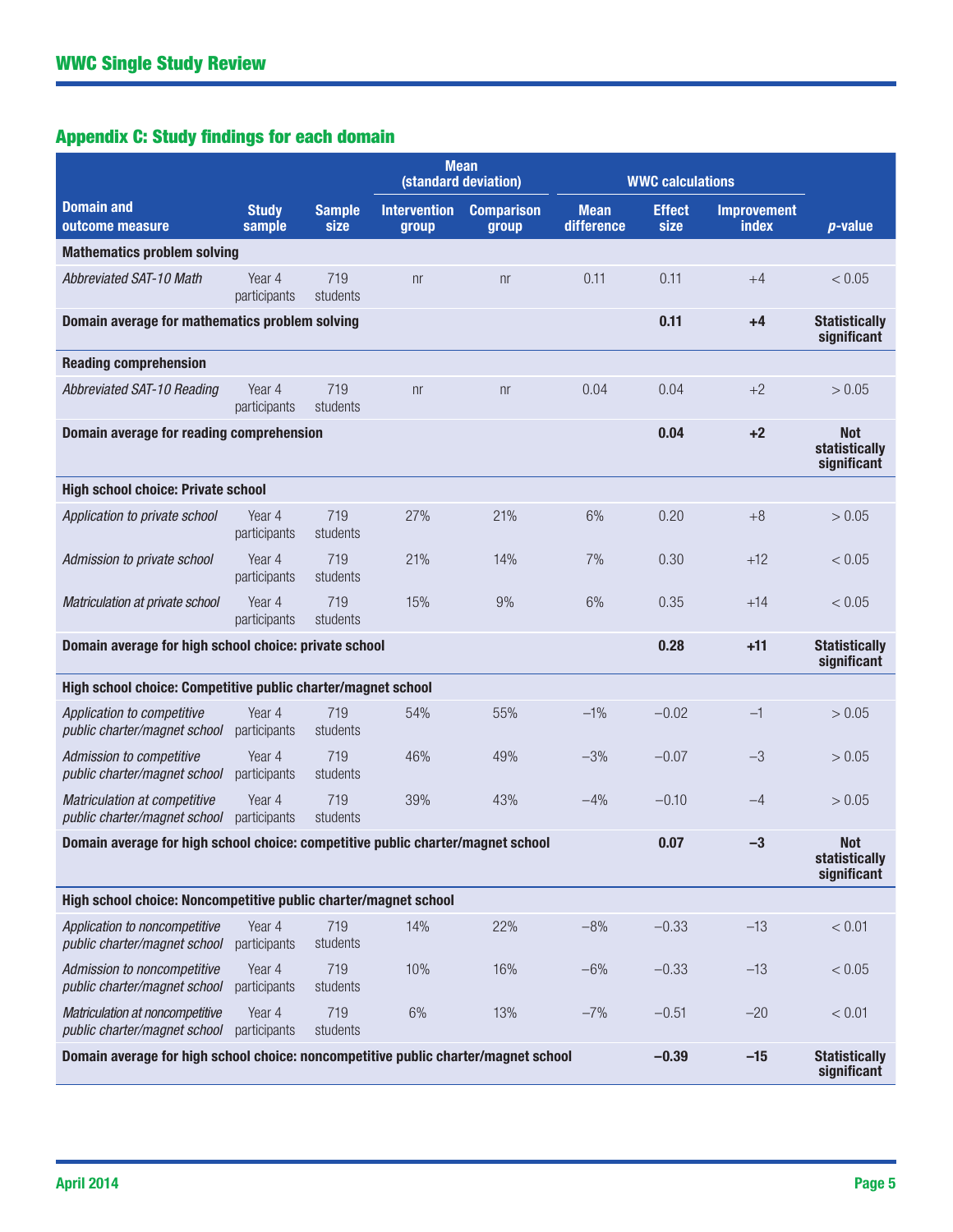| High school choice: Neighborhood public high school                    |                        |                 |     |     |      |      |                                            |        |
|------------------------------------------------------------------------|------------------------|-----------------|-----|-----|------|------|--------------------------------------------|--------|
| Matriculation at neighborhood<br>public high school                    | Year 4<br>participants | 719<br>students | 40% | 35% | 5%   | 0.13 | $+5$                                       | > 0.10 |
| Domain average for high school choice: neighborhood public high school |                        |                 |     |     | 0.13 | $+5$ | <b>Not</b><br>statistically<br>significant |        |

Table Notes: For mean difference, effect size, and improvement index values reported in the table, a positive number favors the intervention group and a negative number favors the comparison group. The effect size is a standardized measure of the effect of an intervention on student outcomes, representing the average change expected for all students who are given the intervention (measured in standard deviations of the outcome measure). The improvement index is an alternate presentation of the effect size, reflecting the change in an average student's percentile rank that can be expected if the student is given the intervention. The WWC-computed average effect size is a simple average rounded to two decimal places; the average improvement index is calculated from the average effect size. The statistical significance of the study's domain average was determined by the WWC.  $nr = not$  reported.

Study Notes: Corrections for multiple comparisons were needed but did not affect whether any of the contrasts were found to be statistically significant. The p-values presented here were reported in the original study. The means and standard deviations for SAT-10 scale scores were not reported by the authors. However, the authors standardized student test scores using national norms and recalibrated them to have a mean of 0 and a standard deviation of 1, which means their results are in effect size units. Mean difference and effect sizes were regression-adjusted for pretests, grade at baseline, gender, age, receipt of free or reduced-price lunch, race, and whether the student applied with a sibling; familylevel controls including fixed effects for the center to which the student applied; and a set of baseline self-perceptions of abilities, peer academic support, and general adult support. The regression also includes cohort fixed effects (probabilities of random assignment differed by cohort) and standard errors clustered by family (the level of randomization). The study is characterized as having a statistically significant positive impact on the following domains: (1) mathematics problem solving, (2) high school choice: private school, and (3) high school choice: noncompetitive public charter/magnet school (Note – for this outcome, a negative impact estimate indicates a good outcome for students, because they are not attending non-competitive schools). For these three domains, at least one measure in each domain was positive and statistically significant and no effects were negative and statistically significant, after accounting for multiple comparisons. The study is characterized as having an indeterminate effect on the following domains: (1) reading comprehension, (2) high school choice: competitive public charter/magnet school, and (3) high school choice: neighborhood public school. For these three domains, there were no statistically significant or substantively important findings reported. For more information, please refer to the WWC Standards and Procedures Handbook, version 3.0, pages 26–27.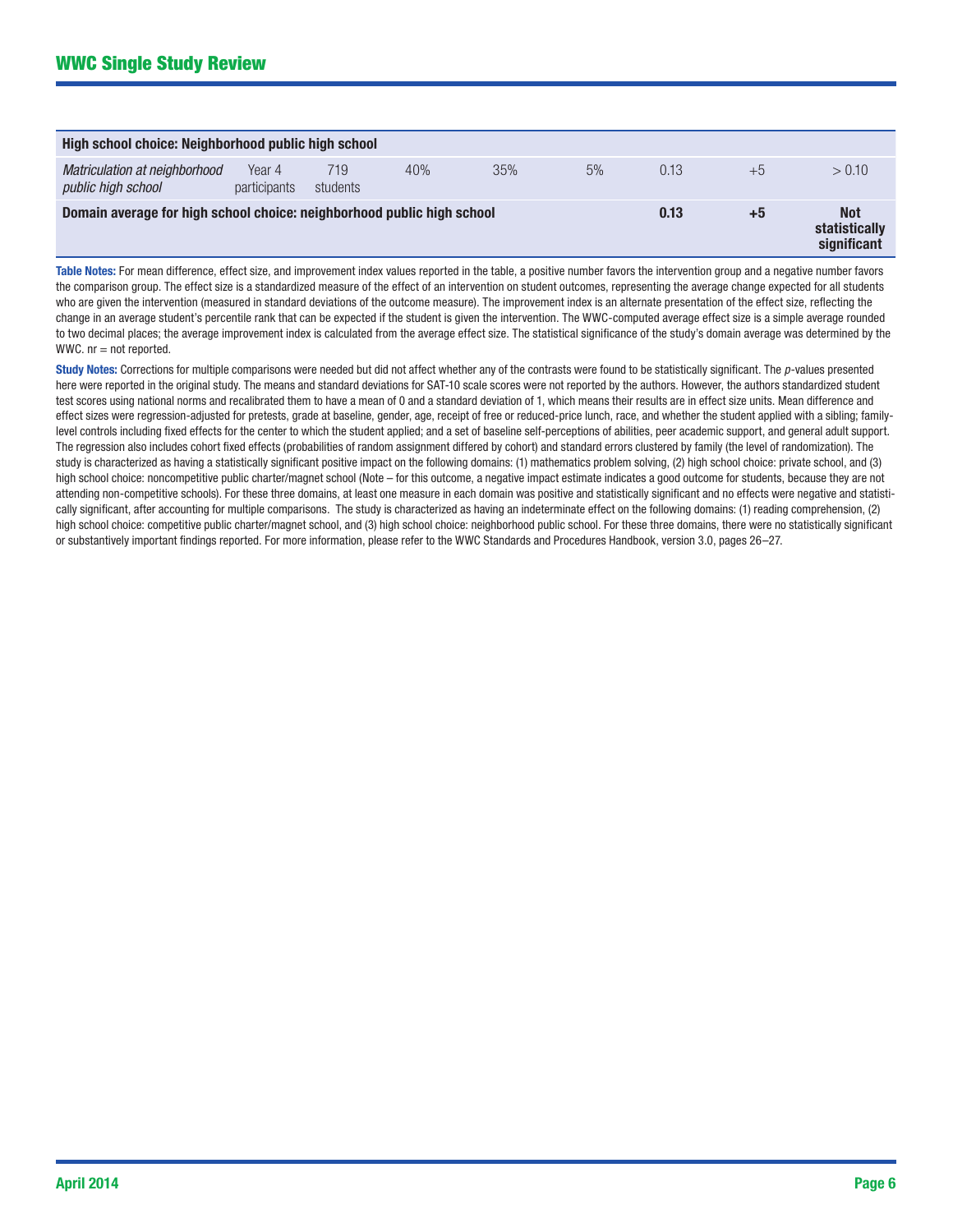# Appendix D: Supplemental findings by domain

|                                      |                        |                       | <b>Mean</b><br>(standard deviation) |                            | <b>WWC calculations</b>   |                       |                                    |            |
|--------------------------------------|------------------------|-----------------------|-------------------------------------|----------------------------|---------------------------|-----------------------|------------------------------------|------------|
| <b>Domain and</b><br>outcome measure | <b>Study</b><br>sample | <b>Sample</b><br>size | <b>Intervention</b><br>group        | <b>Comparison</b><br>group | <b>Mean</b><br>difference | <b>Effect</b><br>size | <b>Improvement</b><br><i>index</i> | $p$ -value |
| <b>Mathematics problem solving</b>   |                        |                       |                                     |                            |                           |                       |                                    |            |
| <b>Abbreviated SAT-10 Math</b>       | Year 1<br>participants | 815<br>students       | n <sub>r</sub>                      | n <sub>r</sub>             | 0.03                      | 0.03                  | $+1$                               | > 0.05     |
| Abbreviated SAT-10 Math              | Year 2<br>participants | 776<br>students       | n <sub>r</sub>                      | n <sub>r</sub>             | 0.10                      | 0.10                  | $+4$                               | < 0.05     |
| <b>Reading comprehension</b>         |                        |                       |                                     |                            |                           |                       |                                    |            |
| Abbreviated SAT-10 Reading           | Year 1<br>participants | 815<br>students       | n <sub>r</sub>                      | n <sub>r</sub>             | 0.02                      | 0.02                  | $+1$                               | > 0.05     |
| Abbreviated SAT-10 Reading           | Year 2<br>participants | 776<br>students       | n <sub>r</sub>                      | n <sub>r</sub>             | 0.08                      | 0.08                  | $+3$                               | > 0.05     |

Table Notes: The supplemental findings presented in this table are additional findings that do not factor into the determination of the evidence rating. For mean difference, effect size, and improvement index values reported in the table, a positive number favors the intervention group and a negative number favors the comparison group. The effect size is a standardized measure of the effect of an intervention on student outcomes, representing the average change expected for all students who are given the intervention (measured in standard deviations of the outcome measure). The improvement index is an alternate presentation of the effect size, reflecting the change in an average student's percentile rank that can be expected if the student is given the intervention.  $nr = not$  reported.

Study Notes: No corrections for clustering or multiple comparisons were needed. The means and standard deviations for SAT-10 scale scores were not reported by the authors. However, the authors standardized student test scores using national norms and recalibrated them to have a mean of 0 and a standard deviation of 1, which means their results are in effect size units. Mean difference and effect sizes were regression-adjusted for pretests, grade at baseline, gender, age, receipt of free or reduced-price lunch, race, and whether the student applied with a sibling; family-level controls including fixed effects for the center to which the student applied; and a set of baseline self-perceptions of abilities, peer academic support, and general adult support. The regression also includes cohort fixed effects (probabilities of random assignment differed by cohort) and standard errors clustered by family (the level of randomization).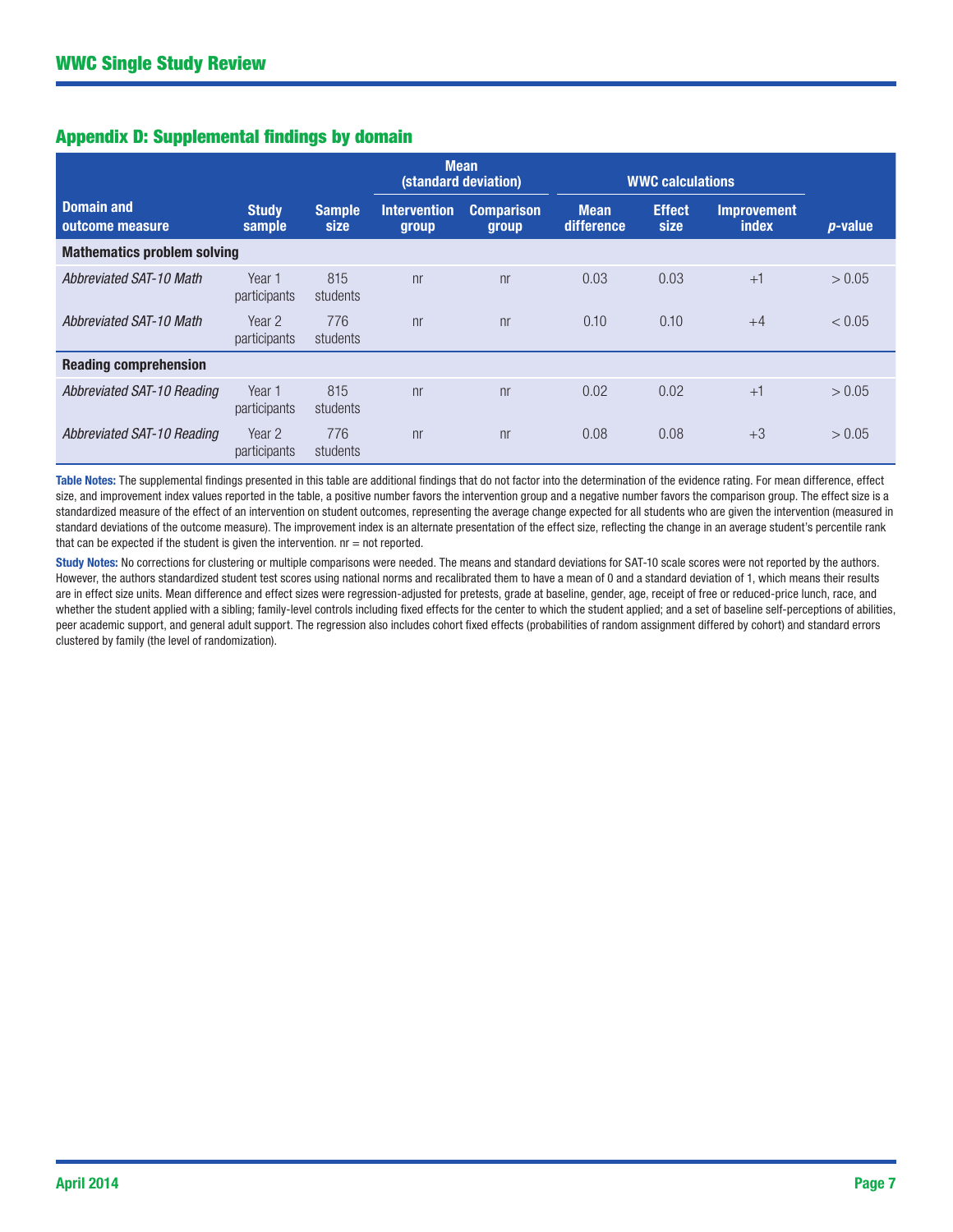# Endnotes

\* On April 16, 2014, the WWC modified this report in to correct an error in Appendix B. The text of each of the high school choice outcome was modified to indicate that students were in eighth or ninth grade at the time their parents were surveyed. Originally, the text of each outcome indicated that all students were in eighth grade at the time their parents were surveyed. The WWC rating and the findings of the review did not change.

1 Single study reviews examine evidence published in a study (supplemented, if necessary, by information obtained directly from the authors or related studies) to assess whether the study design meets WWC evidence standards. The review reports the WWC's assessment of whether the study meets WWC evidence standards and summarizes the study findings following WWC conventions for reporting evidence on effectiveness. This study was reviewed using the single study review protocol, version 2.0.

<sup>2</sup> There were 21 outcomes included in the study that are not described in this WWC report. See the table notes in Appendix B for more information.

<sup>3</sup> A survey was administered to parents of children in the spring of their fourth year of participation, as students were taking the posttest exams. In the survey, parents were asked to name the high schools to which their children had applied, been admitted, and at which they matriculated as of the spring of the eighth grade.

# Recommended Citation

U.S. Department of Education, Institute of Education Sciences, What Works Clearinghouse. (2014, April). *WWC review of the report: Staying on track: Testing Higher Achievement's long-term impact on academic outcomes and high school choice*. Retrieved from<http://whatworks.ed.gov>